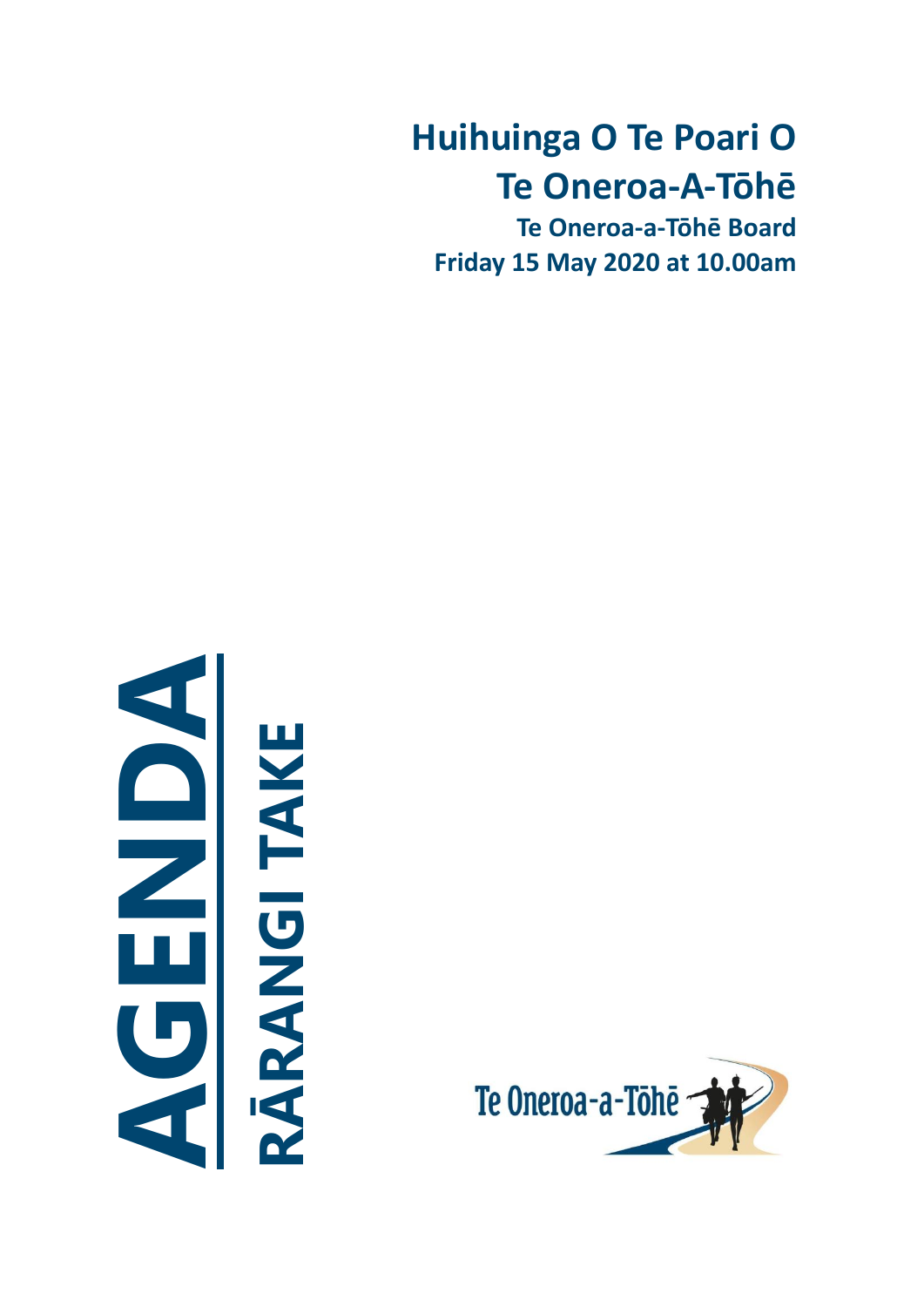# **Rārangi Take O Te Poari**

# **Te Oneroa-a-Tōhē Board Agenda**

Meeting to be held via Zoom video and teleconferencing on Friday 15 May 2020, commencing at 10.00am

## **Recommendations contained in the agenda are NOT decisions of the meeting. Please refer to minutes for resolutions.**

# **NGĀ MANA WHAKAHAERE MEMBERSHIP OF THE TE ONEROA-A-TŌHĒ BOARD**

Chair, Haami Piripi, Te Rūnanga o Te Rarawa

| Deputy Chair, Cr Mate Radich                    | Graeme Neho                                             | Cr Colin (Toss) Kitchen           |
|-------------------------------------------------|---------------------------------------------------------|-----------------------------------|
| Far North District Council                      | Ngāti Kuri Trust Board                                  | <b>Northland Regional Council</b> |
| Cr Marty Robinson<br>Northland Regional Council | Hon John Carter QSO<br>Far North District Council Mayor |                                   |

# **KARAKIA TIMATANGA ME WHAKATAU**

| <b>Item</b> |     |                                                           | Page |
|-------------|-----|-----------------------------------------------------------|------|
| 1.0         |     | NGĀ WHAKAPAHĀ   APOLOGIES                                 |      |
| 2.0         |     | NGA WHAKAPUAKANGA   DECLARATIONS OF CONFLICTS OF INTEREST |      |
| 3.0         |     | <b>WHAKAE NGA MINITI   CONFIRMATION OF MINUTES</b>        |      |
|             | 3.1 | <b>Confirmation of Minutes</b>                            | 3    |
| 4.0         |     | NGĀ RĪMITI   ITEMS                                        |      |
|             | 4.1 | <b>Financial Report</b>                                   | 6    |
|             | 4.2 | <b>Request for Funding</b>                                | 9    |
|             |     | KARAKIA WHAKAMUTUNGA                                      |      |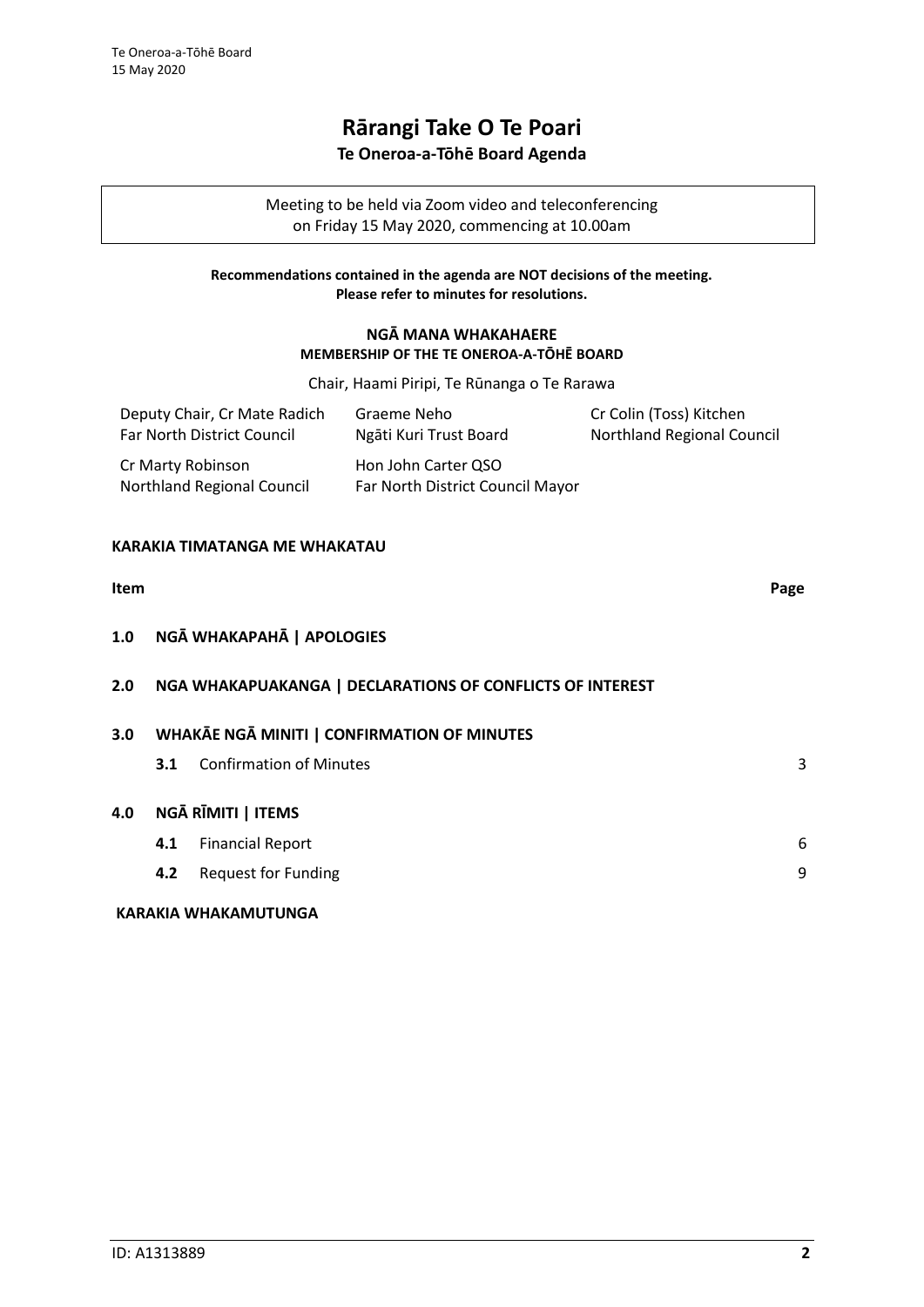# <span id="page-2-0"></span>**TITLE: Confirmation of Minutes**

**ID:** A1311351

**From:** Rachael King, Board Secretary

# **Tūtohutanga | Recommendation**

That the minutes of the Te Oneroa-a-Tōhe Board meeting held on 17 April 2020 be confirmed as a true and correct record.

# **Ngā tapirihanga | Attachments**

Attachment 1: Minutes of Meeting - 17 April 2020

# **Authorised by**

| Name:  | Ben Lee                               |
|--------|---------------------------------------|
| Title: | Strategic Policy and Planning Manager |
| Date:  | 04 May 2020                           |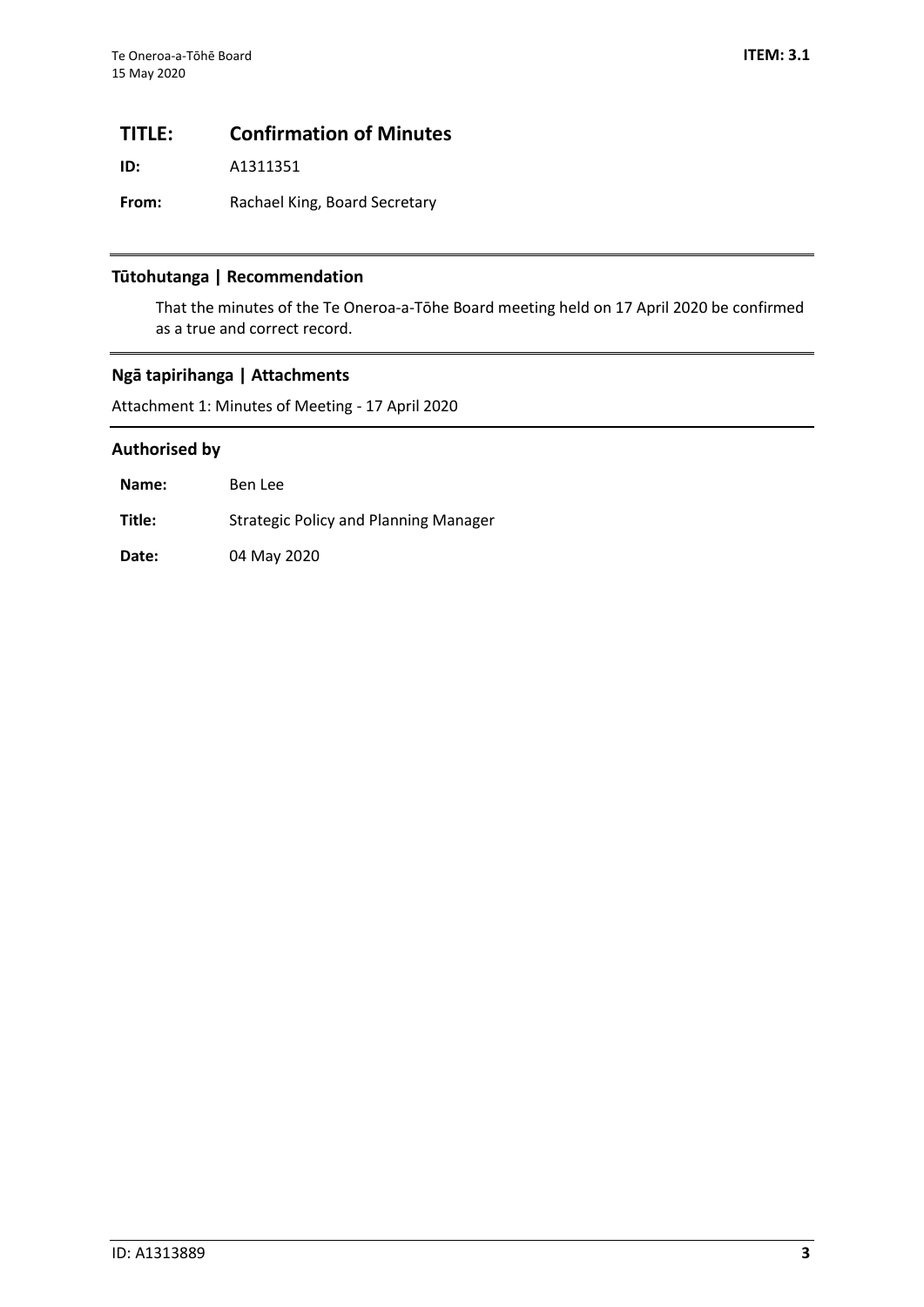Te Oneroa-a-Tōhē Board 17 April 2020

# Ngā Miniti O Te Poari O Te Oneroa-A-Tōhē Te Oneroa-A-Tōhē Board Minutes

| Meeting held via Zoom<br>on Friday 17 April 2020, commencing at 10.00am |                                      |                                                 |             |  |  |  |  |  |
|-------------------------------------------------------------------------|--------------------------------------|-------------------------------------------------|-------------|--|--|--|--|--|
|                                                                         |                                      |                                                 |             |  |  |  |  |  |
| Tuhinga:                                                                | Haami Piripi                         | Te Rūnanga o Te Rarawa                          | (Chair)     |  |  |  |  |  |
|                                                                         | Cr Mate Radich                       | <b>Far North District Council</b>               | (Dep Chair) |  |  |  |  |  |
|                                                                         | Graeme Neho                          | Ngāti Kuri Trust Board                          |             |  |  |  |  |  |
|                                                                         | Cr Colin Kitchen                     | <b>Northland Regional Council</b>               |             |  |  |  |  |  |
|                                                                         | Cr Marty Robinson                    | <b>Northland Regional Council</b>               |             |  |  |  |  |  |
|                                                                         | Mayor John Carter                    | <b>Far North District Council</b>               |             |  |  |  |  |  |
|                                                                         |                                      |                                                 |             |  |  |  |  |  |
| I Tae Mae:                                                              | Huihuinga I te katoa   Full Meeting  |                                                 |             |  |  |  |  |  |
|                                                                         | George Riley                         | <b>TROTR</b>                                    |             |  |  |  |  |  |
|                                                                         | Ben Lee                              | NRC - Strategy, Policy & Planning Manager       |             |  |  |  |  |  |
|                                                                         | Auriole Ruka                         | NRC - Kaiwhakahaere Hononga Māori               |             |  |  |  |  |  |
|                                                                         | Sheila Taylor                        | NRC - Kaiārahi Kaupapa Māori                    |             |  |  |  |  |  |
|                                                                         | <b>Rachael King</b>                  | NRC - Policy & Planning Administrator (minutes) |             |  |  |  |  |  |
|                                                                         | Rachel Ropiha                        | FNDC - Team Leader, Māori Relationships         |             |  |  |  |  |  |
|                                                                         | Robert Ahukata                       | FNDC - Manager, Te Hono                         |             |  |  |  |  |  |
|                                                                         | Theresa Burkhardt                    | <b>FNDC - Policy Planner</b>                    |             |  |  |  |  |  |
|                                                                         | David Badham                         | Barker & Associates                             |             |  |  |  |  |  |
|                                                                         | Steve Sanson                         | Sanson & Associates                             |             |  |  |  |  |  |
|                                                                         | Huihinga i te wahanga   Part Meeting |                                                 |             |  |  |  |  |  |
|                                                                         | Jonathan Gibbard                     | NRC - Strategy, Governance & Engagement Manager |             |  |  |  |  |  |

### The Chair declared the meeting open at 10.28am

#### KARAKIA TIMATANGA ME WHAKATAU

Piripi / Neho

### 1.0 NGĀ WHAKAPAHĀ | APOLOGIES

#### Nil

The meeting was advised that Te Aupouri are considering a replacement for John Witana

#### NGA WHAKAPUAKANGA | DECLARATIONS OF CONFLICTS OF INTEREST  $2.0$

It was advised that members should make declarations item-by-item as the meeting progressed.

ID: A1306826

 $\mathbf 1$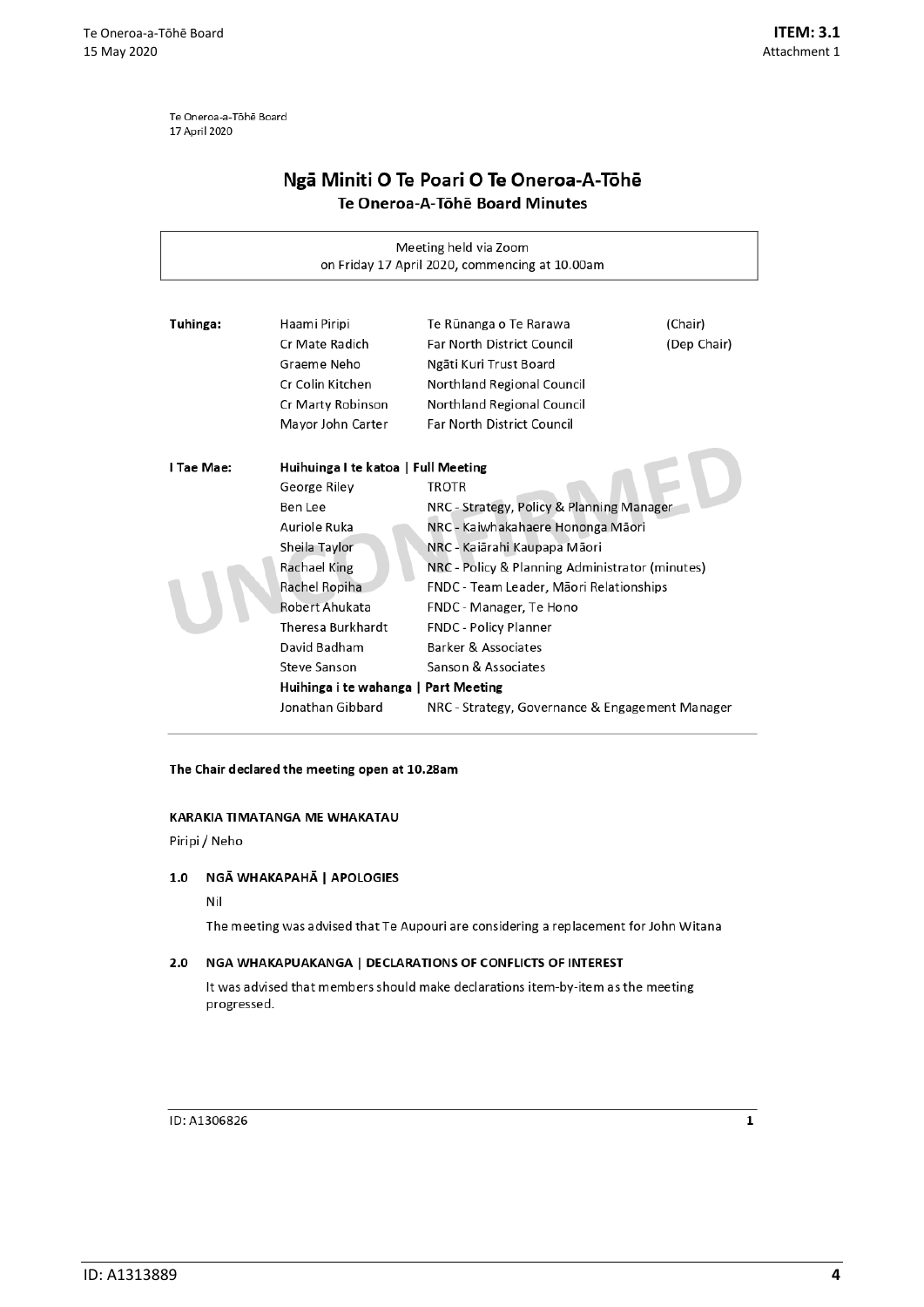Te Oneroa-a-Töhe Board 17 April 2020

#### WHAKĀE NGĀ MINITI | CONFIRMATION OF MINUTES  $3.0$

#### 3.1 Confirmation of Minutes

ID: A1303868

Report from Rachael King, Board Secretary

## Moved (Radich / Neho)

That the minutes of the Te Oneroa-a-Tōhe Board meeting held on 20 March 2020 be confirmed as a true and correct record.

Carriedh

#### **Matters Arising**

- The Board noted that they were very impressed by the presentation from Phil Ross  $\bullet$
- Interesting to note that the findings show little impact from mechanical harvesting of spat

#### 10.41am - Jonathan Gibbard joined the meeting

#### 4.0 NGĀ RIMITI | ITEMS

4.1 Funding for Graphic Design of the Beach Management Plan ID: A1303722

Report from Ben Lee, Strategy, s Policy & Planning Manager

#### Moved (Radich / Neho)

That the report 'Funding for Graphic Design of the Beach Management Plan' by Ben Lee, Strategic Policy and Planning Manager and dated 8 April 2020, be received.

- $\overline{2}$ . That the Te Oneroa-a-Tōhē Board approves up to \$8,000 (excluding GST) being made available for the graphic design of the draft Beach Management Plan, the four Reserve Management Plans and the Supporting Document.
- That the Te Oneroa-a-Tōhē Board delegates authority, to approve expenditure  $\overline{3}$ . approved by the Board in accordance with resolution 2, to Jonathan Gibbard, Group Manager - Strategy, Governance and Engagement of the Northland Regional Council.

#### Carried

 $\mathbf{1}$ 

4.2 Financial Report

#### ID: A1303853

**Report from Rachael King, Board Secretary** 

#### Moved (Radich / Kitchen)

That the 'Financial Report' by Rachael King, Board Secretary and dated 8 April 2020, be received.

Carried

The meeting concluded at 11.01am

ID: A1306826

 $\overline{2}$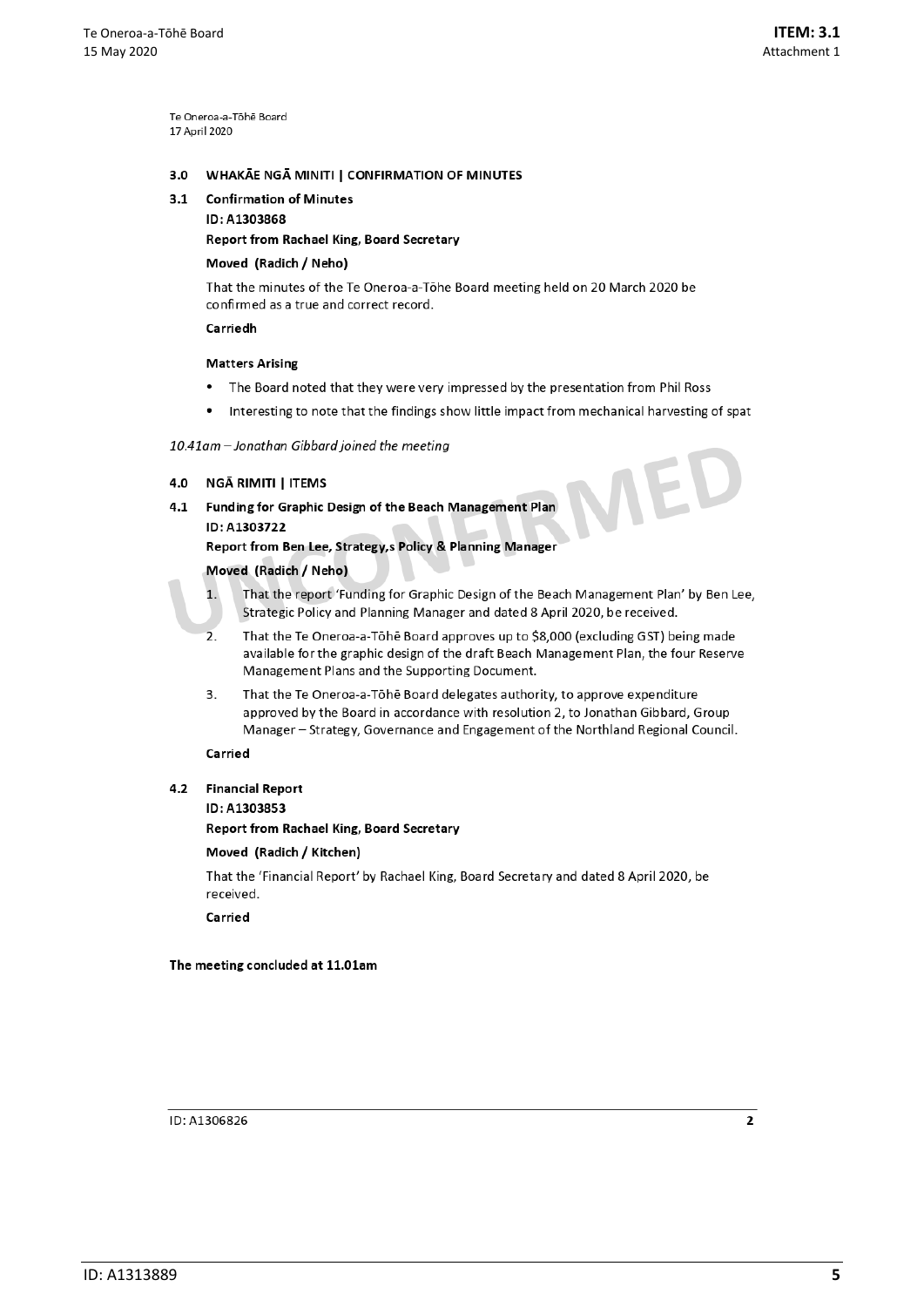# <span id="page-5-0"></span>**TITLE: Financial Report**

**ID:** A1311357

From: Rachael King, Board Secretary

# **Whakarāpopototanga | Executive Summary**

The purpose of this report is to provide the financial statement of the Te Oneroa-a-Tōhe Board for the period ending 30 April 2020.

# **Tūtohutanga | Recommendation**

That the 'Financial Report' by Rachael King, Board Secretary and dated 1 May 2020, be received.

# **Tuhinga | Background**

A detailed Financial Report is provided as Attachment 1.

In summary, to date the Board has expended \$150,569.80 from the following funds:

| Board Operational Fund   | \$150,000 | $$108,145.28$ remaining |
|--------------------------|-----------|-------------------------|
| 2. Plan Development Fund | \$250,000 | \$141,284.92 remaining  |

# **Ngā tapirihanga | Attachments**

Attachment 1: Financial Report - as at 30 April 2020

# **Authorised by**

| Name:  | Ben Lee                                      |
|--------|----------------------------------------------|
| Title: | <b>Strategic Policy and Planning Manager</b> |
|        |                                              |

**Date:** 08 May 2020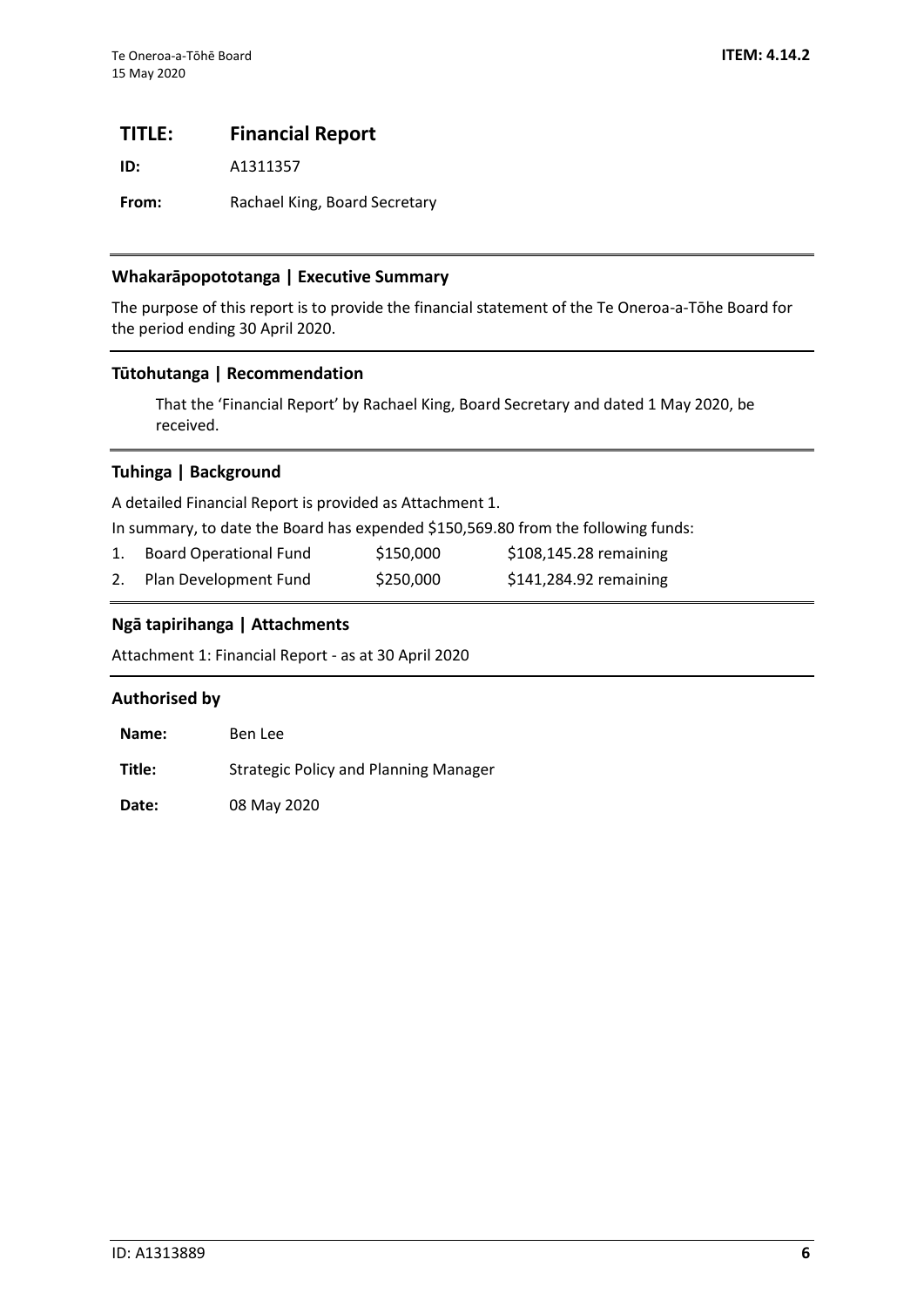|                |                                                                        | <b>TOTAL (A/c 00-6259)</b> |                    | <b>OPERATIONS (CC4701)</b> |        |                          | PLAN DEVELOPMENT (CC4702) |        |                    |                     |
|----------------|------------------------------------------------------------------------|----------------------------|--------------------|----------------------------|--------|--------------------------|---------------------------|--------|--------------------|---------------------|
| Period         | Actual Income and Expenditure as at 30 April 2020 (NZ\$ GST exclusive) | Income                     | <b>Expenditure</b> | <b>Fund Balance</b>        | Income | Expenditure              | <b>Fund Balance</b>       | Income | <b>Expenditure</b> | <b>Fund Balance</b> |
|                | <b>OPENING BALANCE - 1 JULY 2019</b>                                   |                            |                    | 329,427.07                 |        |                          | 120,843.90                |        |                    | 208,583.17          |
|                | Income                                                                 |                            |                    |                            |        |                          |                           |        |                    |                     |
| -1             | Interest July 19                                                       | 459.67                     |                    |                            | 169.35 |                          |                           | 290.32 |                    |                     |
| $\overline{2}$ | Interest August 19                                                     | 457.33                     |                    |                            | 166.61 |                          |                           | 290.73 |                    |                     |
| 3              | Interest September 19                                                  | 440.24                     |                    |                            | 160.76 |                          |                           | 279.48 |                    |                     |
| 4              | Interest October 19                                                    | 436.80                     |                    |                            | 158.33 |                          |                           | 278.48 |                    |                     |
| 5              | Interest November 19                                                   | 425.52                     |                    |                            | 150.76 |                          |                           | 274.76 |                    |                     |
| 6              | Interest December 19                                                   | 417.56                     |                    |                            | 154.72 |                          |                           | 262.83 |                    |                     |
|                | Interest January 20                                                    | 441.32                     |                    |                            | 154.94 |                          |                           | 286.38 |                    |                     |
| 8              | Interest February 20                                                   | 401.62                     |                    |                            | 139.83 |                          |                           | 261.79 |                    |                     |
| 9              | Interest March 20                                                      | 663.41                     |                    |                            | 261.79 |                          |                           | 401.62 |                    |                     |
| 10             | Interest April 20                                                      | 186.09                     |                    |                            | 42.19  |                          |                           | 143.90 |                    |                     |
|                |                                                                        |                            |                    | 4,329.55                   |        |                          | 1,559.26                  |        |                    | 2,770.29            |
|                | <b>Less Payments</b>                                                   |                            |                    |                            |        |                          |                           |        |                    |                     |
| 2              | PR 1255 Monthly Aug 2019 Jilla Commitments TOT board                   |                            | 550.00             |                            |        | 550.00                   |                           |        |                    |                     |
| 2              | PR 1255 Monthly Aug 2019 Jilla Commitments TOT board                   |                            | 360.00             |                            |        | 360.00                   |                           |        |                    |                     |
| $\overline{2}$ | 19-07 Room Hire TOATB Board Meetings Charitab                          |                            | 86.96              |                            |        | 86.96                    |                           |        |                    |                     |
| 2              | 19-07 Room Hire TOATB Board Meetings Charitab                          |                            | 176.54             |                            |        | 176.54                   |                           |        |                    |                     |
| 2              | 31-07 Air NZ Travelcard                                                |                            | 952.00             |                            |        | 952.00                   |                           |        |                    |                     |
| $\overline{2}$ | 31-07 B&A Consultant service                                           |                            | 4,608.22           |                            |        |                          |                           |        | 4,608.22           |                     |
| 1              | 18-07 BrandStand NZ TOATB 2 Pull up banners                            |                            | 1,189.55           |                            |        | $\overline{\phantom{a}}$ |                           |        | 1,189.55           |                     |
|                | 11-07 CaldersTOATB Booklets                                            |                            | 225.29             |                            |        | $\overline{\phantom{a}}$ |                           |        | 225.29             |                     |
| 2              | 04-07 TOATB OfficeMax17678829                                          |                            | 1,176.70           |                            |        |                          |                           |        | 1,176.70           |                     |
| 2              | 22-07 TOATB OfficeMax17742268                                          |                            | 30.72              |                            |        |                          |                           |        | 30.72              |                     |
| 2              | 22-07 TOATB OfficeMax17742268                                          |                            | 30.72              |                            |        | $\overline{\phantom{a}}$ |                           |        | 30.72              |                     |
| 2              | 22-07 TOATB OfficeMax17742268                                          |                            | 38.45              |                            |        | $\overline{\phantom{a}}$ |                           |        | 38.45              |                     |
| 2              | 31-07 TOTAB Consultation (Inv # 0732)                                  |                            | 104.35             |                            |        |                          |                           |        | 104.35             |                     |
|                | 20-08 Houhora Big Game food (Inv# 409)                                 |                            | 300.00             |                            |        |                          |                           |        | 300.00             |                     |
| 3              | <b>TOATB Northland Rentals</b>                                         |                            | 517.30             |                            |        | 517.30                   |                           |        |                    |                     |
| 3              | 26.08.2019 TOATB                                                       |                            | 850.00             |                            |        | $\overline{\phantom{a}}$ |                           |        | 850.00             |                     |
| 3              | Catering - TOATB - Feb 2019 Te Ahu Charitab                            |                            | 214.37             |                            |        | $\overline{\phantom{a}}$ |                           |        | 214.37             |                     |
| 3              | Room Hire Te Ahu Charitab                                              |                            | 86.96              |                            |        | $\overline{\phantom{a}}$ |                           |        | 86.96              |                     |
| 3              | Catering - TOATB - 22 March 2019 Te Ahu Charitab                       |                            | 233.04             |                            |        | $\overline{\phantom{a}}$ |                           |        | 233.04             |                     |
| 3              | Room Hire Te Ahu Charitab                                              |                            | 86.96              |                            |        | $\overline{\phantom{a}}$ |                           |        | 86.96              |                     |
| 3              | Catering - TOATB - 24 May 2019 Te Ahu Charitab                         |                            | 108.70             |                            |        | $\overline{\phantom{a}}$ |                           |        | 108.70             |                     |
| 3              | Room Hire Te Ahu Charitab                                              |                            | 86.96              |                            |        |                          |                           |        | 86.96              |                     |
| 4              | 30-09 TOATB Haami Pripi flights                                        |                            | 1,111.73           |                            |        | 1,111.73                 |                           |        |                    |                     |
| 4              | PR1264 Monthly Oct 2019 jilla Committee TOAT Board                     |                            | 2,750.00           |                            |        | 2,750.00                 |                           |        |                    |                     |
| 4              | PR1264 Monthly Oct 2019 jilla Chairman TOAT Board                      |                            | 1,440.00           |                            |        | 1,440.00                 |                           |        |                    |                     |
| 4              | PR1264 Monthly Oct 2019 jilla Mileage TOAT Board                       |                            | 417.09             |                            |        | 417.09                   |                           |        |                    |                     |
|                | 30-09 Consultancy Services                                             |                            | 7,427.00           |                            |        | $\overline{\phantom{a}}$ |                           |        | 7,427.00           |                     |
|                | 30-09 Catering - TOATB - 20 September 2019 Te Ahu Charitab             |                            | 130.44             |                            |        | $\overline{\phantom{a}}$ |                           |        | 130.44             |                     |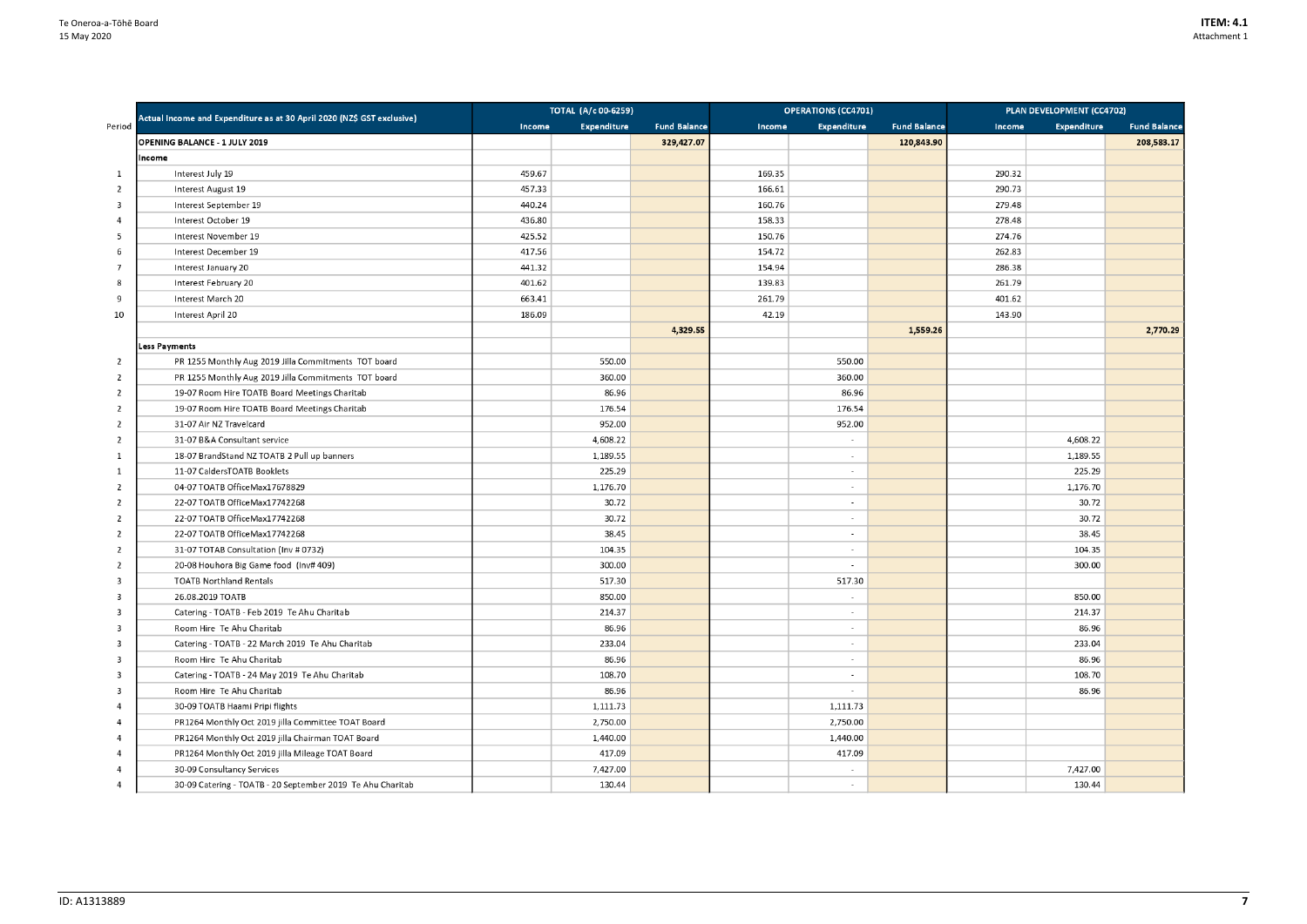|        | Actual Income and Expenditure as at 30 April 2020 (NZ\$ GST exclusive) |                     | TOTAL (A/c 00-6259) |                     | <b>OPERATIONS (CC4701)</b> |                          |                     | PLAN DEVELOPMENT (CC4702) |                    |                     |
|--------|------------------------------------------------------------------------|---------------------|---------------------|---------------------|----------------------------|--------------------------|---------------------|---------------------------|--------------------|---------------------|
| Period |                                                                        | Income              | <b>Expenditure</b>  | <b>Fund Balance</b> | Income                     | <b>Expenditure</b>       | <b>Fund Balance</b> | Income                    | <b>Expenditure</b> | <b>Fund Balance</b> |
| 4      | 30-09 Room Hire Te Ahu Charitab                                        |                     | 86.40               |                     |                            |                          |                     |                           | 86.40              |                     |
| 5      | 31.08 B&A Consutant Recharge                                           |                     | 3,569.57            |                     |                            |                          |                     |                           | 3,569.57           |                     |
| 5      | 11.07.2019 TOARB Consultation Print 282021                             |                     | 225.29              |                     |                            |                          |                     |                           | 225.29             |                     |
| 5      | Catering Te Ahu Charitab                                               |                     | 160.87              |                     |                            |                          |                     |                           | 160.87             |                     |
| 5      | Room Hire Te Ahu Charitab                                              |                     | 86.96               |                     |                            |                          |                     |                           | 86.96              |                     |
| 5      | Haami Pripi TOATB                                                      |                     | 1,059.83            |                     |                            | 1,059.83                 |                     |                           |                    |                     |
| 5      | PR1269 Monthly Nov 2019 Jilla                                          |                     | 550.00              |                     |                            | 550.00                   |                     |                           |                    |                     |
| 5      | PR1269 Monthly Nov 2019 Jilla                                          |                     | 360.00              |                     |                            | 360.00                   |                     |                           |                    |                     |
| 6      | PR1273 Monthly Dec 2019 Jilla                                          |                     | 550.00              |                     |                            | 550.00                   |                     |                           |                    |                     |
| 6      | PR1273 Monthly Dec 2019 Jilla                                          |                     | 360.00              |                     |                            | 360.00                   |                     |                           |                    |                     |
| 6      | TOATB Online Photo portal                                              |                     | 2,000.00            |                     |                            |                          |                     |                           | 2,000.00           |                     |
| 6      | Consultancy services 2019 to 2020                                      |                     | 4,855.42            |                     |                            |                          |                     |                           | 4,855.42           |                     |
| 6      | Consultancy services 2019 to 2020                                      |                     | 6,435.94            |                     |                            | $\overline{\phantom{a}}$ |                     |                           | 6,435.94           |                     |
| 6      | TOATB campaign work Level                                              |                     | 3,820.00            |                     |                            |                          |                     |                           | 3,820.00           |                     |
| 6      | <b>TOATB Printing cost</b>                                             |                     | 510.57              |                     |                            |                          |                     |                           | 510.57             |                     |
| 6      | TOATB Summer Engagement plan                                           |                     | 1,739.14            |                     |                            |                          |                     |                           | 1,739.14           |                     |
|        | Distribution of TOTAB consultant docs Media New                        |                     | 2,810.62            |                     |                            |                          |                     |                           | 2,810.62           |                     |
| 7      | 2510529 FM lever Arch File-Purple officemax                            |                     | 6.91                |                     |                            |                          |                     |                           | 6.91               |                     |
| 8      | TOATB Catering - Lunch 06 December Bronwyn Hunt                        |                     | 250.00              |                     |                            | 250.00                   |                     |                           |                    |                     |
| 8      | 1249 /11/02/2020/18/03 Detailed cost (Time Sheets)                     |                     | 637.11              |                     |                            |                          |                     |                           | 637.11             |                     |
| 9      | Haami Pripi TOATB Meeting 06.12.2019                                   |                     | 289.53              |                     |                            | 289.53                   |                     |                           |                    |                     |
| 9      | PR1293 Monthly Mar 2020 jilla Committee TOAT Board                     |                     | 550.00              |                     |                            | 550.00                   |                     |                           |                    |                     |
| 9      | PR1293 Monthly Mar 2020 jilla Chairman TOAT Board                      |                     | 360.00              |                     |                            | 360.00                   |                     |                           |                    |                     |
| 9      | EOM Commitment Accrual P0047359/0 AIR NEW ZEALAND TRAVELCARD           |                     | 240.35              |                     |                            | 240.35                   |                     |                           |                    |                     |
| 9      | EOM Commitment Accrual P0047360/0 AIR NEW ZEALAND TRAVELCARD           |                     | 276.87              |                     |                            | 276.87                   |                     |                           |                    |                     |
| 9      | Consultancy services 2019 to 2020 Barker & Associates                  |                     | 10,521.89           |                     |                            |                          |                     |                           | 10,521.89          |                     |
| 9      | EOM Commitment Accrual P0041866/6 BARKER & ASSOCIATES LTD              |                     | 2,990.82            |                     |                            |                          |                     |                           | 2,990.82           |                     |
| 9      | Advertising - 23 Dec 2019 to 10 Jan 2020 Te Reo Irirangi               |                     | 1,445.00            |                     |                            |                          |                     |                           | 1,445.00           |                     |
| 9      | 2019/20 Summer Beach Engagement Program Te Rarawa Anga                 |                     | 2,000.00            |                     |                            |                          |                     |                           | 2,000.00           |                     |
| 10     | PR1297 Monthly April 2020 Jilla TOAT Board Admin                       |                     | 550.00              |                     |                            | 550.00                   |                     |                           |                    |                     |
| 10     | PR1297 Monthly April 2020 Jilla TOAT Board Admin                       |                     | 360.00              |                     |                            | 360.00                   |                     |                           |                    |                     |
| 10     | TOATB Meeting account checked Far North Renta                          |                     | 139.69              |                     |                            | 139.69                   |                     |                           |                    |                     |
| 10     | Consultancy Services - 2019 to 2020 Barker & Associ                    |                     | 8,991.07            |                     |                            |                          |                     |                           | 8,991.07           |                     |
| 10     | Catering Bank Account Checked Te Ahu Charitab                          |                     | 142.17              |                     |                            | $\overline{\phantom{a}}$ |                     |                           | 142.17             |                     |
| 10     | Room Hire Te Ahu Charitab                                              |                     | 104.35              |                     |                            | $\overline{\phantom{a}}$ |                     |                           | 104.35             |                     |
|        |                                                                        |                     |                     | (84, 326.42)        |                            |                          | (14, 257.89)        |                           |                    | (70,068.53)         |
|        | <b>ACTUAL CLOSING BALANCE</b>                                          | $4,329.55$ \$<br>\$ | $84,326.42$ \$      | $249,430.20$ \$     | $1,559.26$ \$              | $14,257.89$ \$           | $108, 145.28$ \$    | $2,770.29$ \$             | $70,068.53$ \$     | 141,284.92          |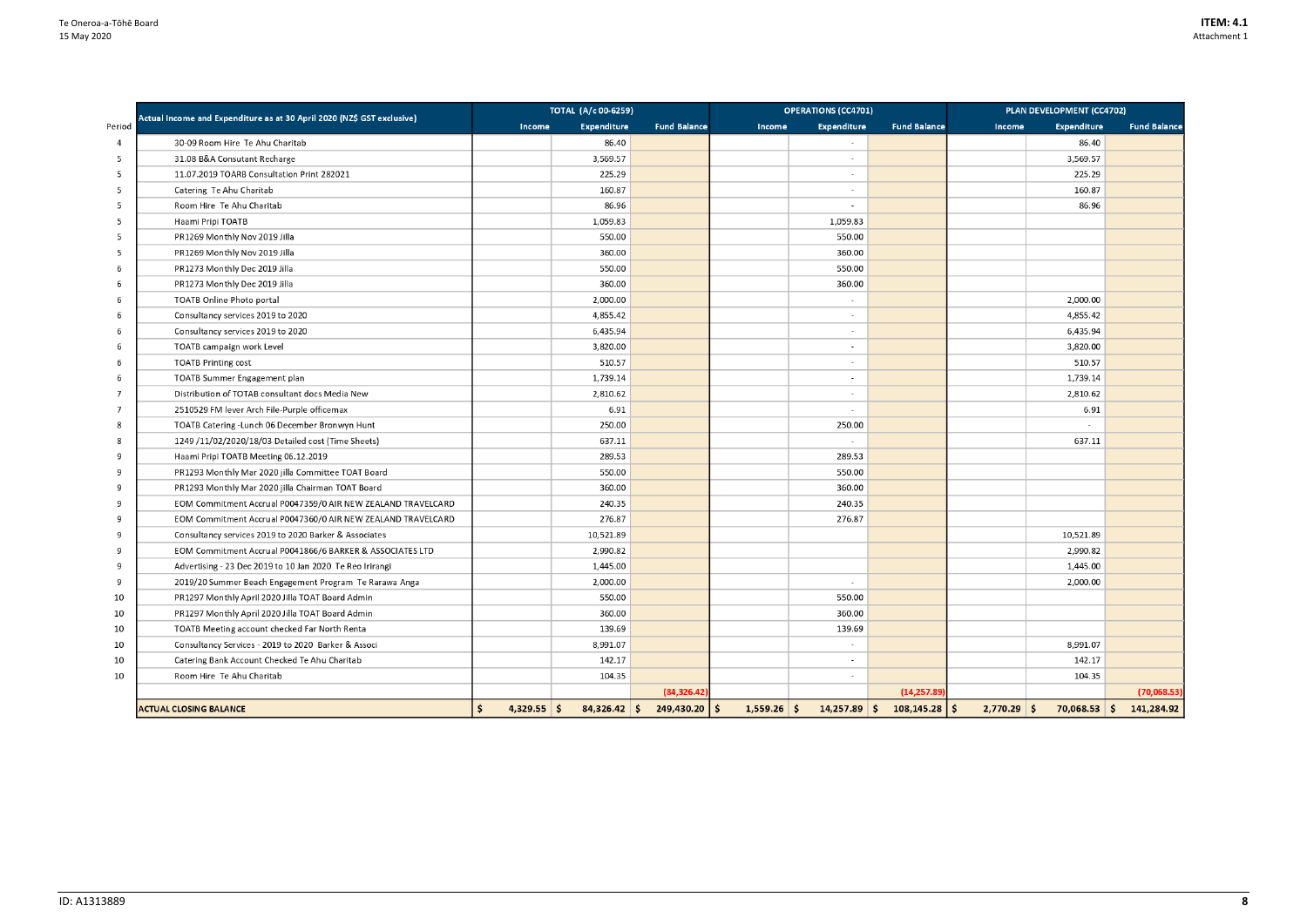# <span id="page-8-0"></span>**TITLE: Request for Funding**

**ID:** A1312345

**From:** Ben Lee, Strategic Policy and Planning Manager

# **Whakarāpopototanga | Executive Summary**

Approval of funding for is sought from the Board for the following:

- Up to \$2,000 for legal advice on options for providing additional power to the Board for making decisions on resource consent applications within the Te Oneroa-a-Tōhē beach management area. While the Board has legislated powers in respect to decisions on notified resource consent applications, this is not the case for non-notified applications.
- Up to \$2,000 for advice from a traffic planning expert to provide advice on possible speed limits for Te Oneroa-a-Tōhē. The advice will enable the Board to make a more informed and defensible decision about any possible speed limits to be proposed on the Beach Management Plan.
- Up to \$2,000 to obtain photos of Te Oneroa-a-Tōhē to be used in the beach management plan and be available to use for any other Board activities (eg. website). It has become apparent there is not an appropriate stock of photos for the Beach Management Plan held between the Boards representative organisations. The funding would pay for professional photos (a mix of drone and ground-based photos).

# **Tūtohutanga | Recommendations**

- 1. That the report 'Request for Funding' by Ben Lee, Strategic Policy and Planning Manager and dated 5 May 2020, be received.
- 2. That the Te Oneroa-a-Tōhē Board approves up to \$2,000 (excluding GST) for legal advice on options for providing additional power to the Board for making decisions on resource consent applications within the Te Oneroa-a-Tōhē beach management areas.
- 3. That the Te Oneroa-a-Tōhē Board approves up to \$2,000 (excluding GST) for a traffic planning expert to provide advice on possible speed limits for vehicles driving on Te Oneroa-a-Tōhē.
- 4. That the Te Oneroa-a-Tōhē Board approves up to \$2,000 (excluding GST) to procure photos of Te Oneroa-a-Tōhē to be used in the beach management plan and be available to use for any other Board activities.
- 5. That the Te Oneroa-a-Tōhē Board delegates authority, to approve expenditure approved by the Board in accordance with resolution 2, 3 and 4, to Jonathan Gibbard, Group Manager – Strategy, Governance and Engagement of the Northland Regional Council.

# **Considerations**

# **1. Options**

| No. | <b>Option</b>   | <b>Advantages</b>                                                                                                                                                                | <b>Disadvantages</b>        |
|-----|-----------------|----------------------------------------------------------------------------------------------------------------------------------------------------------------------------------|-----------------------------|
|     | Approve funding | Legal advice – provides a clear<br>understanding of what options<br>there to provide additional powers<br>to the Board for making decisions<br>on resource consent applications. | Up to \$6,000 cost to Board |